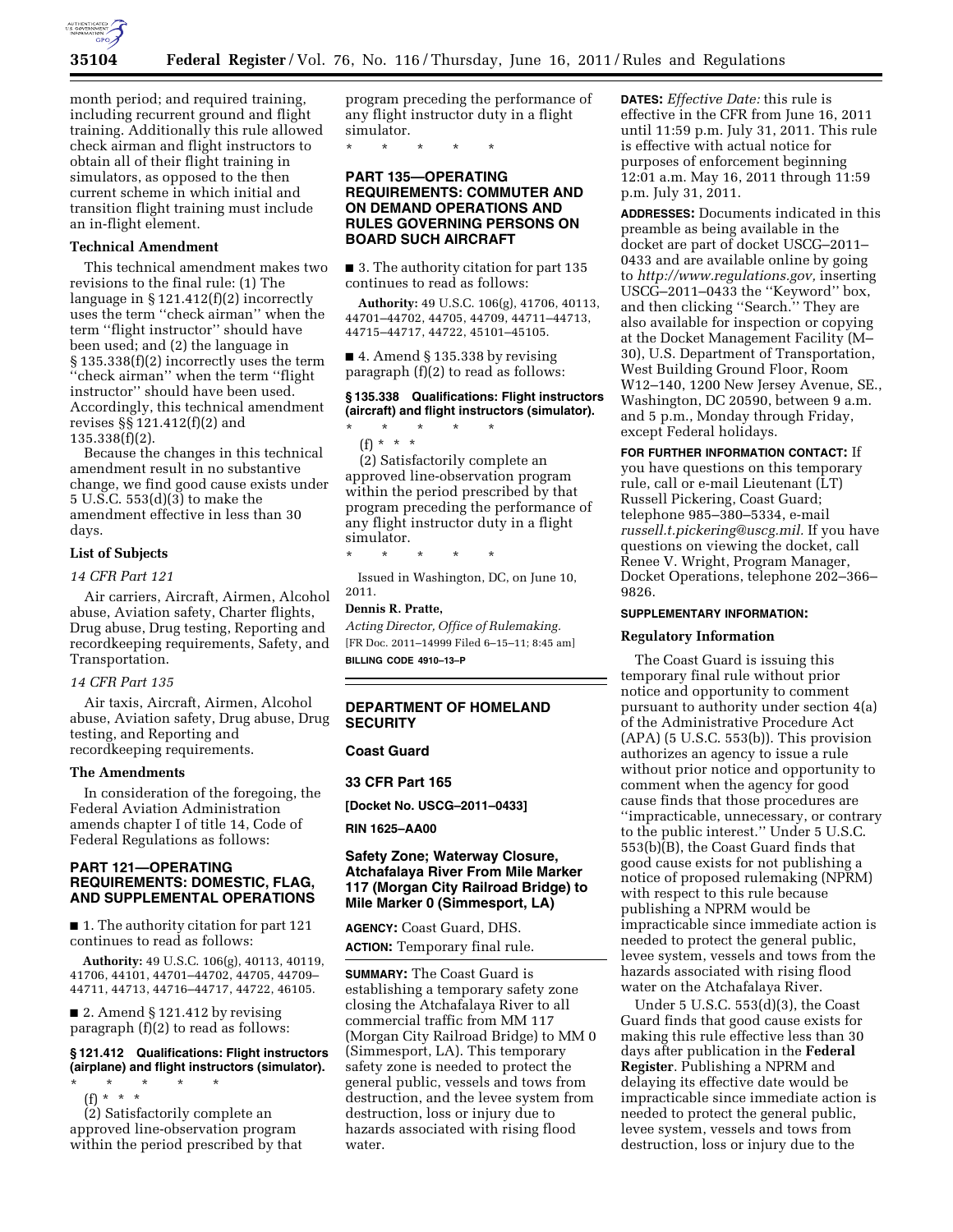hazards associated with rising flood water in the Atchafalaya River.

## **Basis and Purpose**

Captain of the Port Morgan City, Louisiana has determined that there is a need to establish a temporary safety zone due to high water. This temporary safety zone is needed to protect the general public, levee system, vessels and tows from destruction, loss or injury from flood waters and associated hazards.

## **Discussion of Rule**

The Coast Guard is establishing a temporary Safety Zone in the Atchafalaya River for all commercial traffic from MM 117 (Morgan City Railroad Bridge) to MM 0 (Simmesport, LA). Vessels and tows may not enter this zone unless authorized by the Captain of the Port Morgan City or designated representative.

#### **Regulatory Analyses**

We developed this rule after considering numerous statutes and executive orders related to rulemaking. Below we summarize our analyses based on 13 of these statutes or executive orders.

#### **Regulatory Planning and Review**

This rule is not a significant regulatory action under section 3(f) of Executive Order 12866, Regulatory Planning and Review, and does not require an assessment of potential costs and benefits under section 6(a)(3) of that Order. The Office of Management and Budget has not reviewed it under that Order.

Although this regulation will restrict access to the area, the effect of the rule will not be significant because vessels requiring entry into or passage through the Safety Zone may request permission from the Captain of the Port Morgan City, or a designated representative and entry will be evaluated on a case-bycase basis to minimize impact and protect the general public, levee system, vessels and tows from destruction, loss or injury due to the hazards associated with rising flood water. Notifications to the marine community will be made through broadcast notices to mariners and Local Notices to Mariners and Marine Safety Information Bulletins.

#### **Small Entities**

Under the Regulatory Flexibility Act (5 U.S.C. 601–612), we have considered whether this rule would have a significant economic impact on a substantial number of small entities. The term ''small entities'' comprises small businesses, not-for-profit

organizations that are independently owned and operated and are not dominant in their fields, and governmental jurisdictions with populations of less than 50,000.

The Coast Guard certifies under 5 U.S.C. 605(b) that this rule will not have a significant economic impact on a substantial number of small entities. This rule will affect the following entities, some of which may be small entities: The owners or operators of vessels intending to transit through the Safety Zone from May 16, 2011 through July 31, 2011. This temporary safety zone is not expected to have a significant economic impact on a substantial number of small entities because vessels and tows requiring entry into or passage through the temporary safety zone may request permission from the Captain of the Port Morgan City, or a designated representative. If you are a small business entity and are significantly affected by this regulation, please contact LT Russell Pickering, Marine Safety Unit Morgan City, at (985) 380– 5334.

## **Assistance for Small Entities**

Under section 213(a) of the Small Business Regulatory Enforcement Fairness Act of 1996 (Pub. L. 104–121), we offer to assist small entities in understanding the rule so that they can better evaluate its effects on them and participate in the rulemaking process.

Small businesses may send comments on the actions of Federal employees who enforce, or otherwise determine compliance with, Federal regulations to the Small Business and Agriculture Regulatory Enforcement Ombudsman and the Regional Small Business Regulatory Fairness Boards. The Ombudsman evaluates these actions annually and rates each agency's responsiveness to small business. If you wish to comment on actions by employees of the Coast Guard, call 1–888–REG–FAIR (1–888–734–3247). The Coast Guard will not retaliate against small entities that question or complain about this rule or any policy or action of the Coast Guard.

#### **Collection of Information**

This rule calls for no new collection of information under the Paperwork Reduction Act of 1995 (44 U.S.C. 3501– 3520).

### **Federalism**

A rule has implications for federalism under Executive Order 13132, Federalism, if it has a substantial direct effect on State or local governments and would either preempt State law or

impose a substantial direct cost of compliance on them. We have analyzed this rule under that Order and have determined that it does not have implications for federalism.

#### **Unfunded Mandates Reform Act**

The Unfunded Mandates Reform Act of 1995 (2 U.S.C. 1531–1538) requires Federal agencies to assess the effects of their discretionary regulatory actions. In particular, the Act addresses actions that may result in the expenditure by a State, local, or tribal government, in the aggregate, or by the private sector of \$100,000,000 or more in any one year. Though this rule will not result in such an expenditure, we do discuss the effects of this rule elsewhere in this preamble.

### **Taking of Private Property**

This rule will not affect a taking of private property or otherwise have taking implications under Executive Order 12630, Governmental Actions and Interference with Constitutionally Protected Property Rights.

## **Civil Justice Reform**

This rule meets applicable standards in sections 3(a) and 3(b)(2) of Executive Order 12988, Civil Justice Reform, to minimize litigation, eliminate ambiguity, and reduce burden.

## **Protection of Children**

We have analyzed this rule under Executive Order 13045, Protection of Children from Environmental Health Risks and Safety Risks. This rule is not an economically significant rule and does not create an environmental risk to health or risk to safety that may disproportionately affect children.

#### **Indian Tribal Governments**

This rule does not have tribal implications under Executive Order 13175, Consultation and Coordination with Indian Tribal Governments, because it does not have a substantial direct effect on one or more Indian tribes, on the relationship between the Federal Government and Indian tribes, or on the distribution of power and responsibilities between the Federal Government and Indian tribes.

# **Energy Effects**

We have analyzed this rule under Executive Order 13211, Actions Concerning Regulations That Significantly Affect Energy Supply, Distribution, or Use. We have determined that it is not a ''significant energy action'' under that order because it is not a ''significant regulatory action'' under Executive Order 12866 and is not